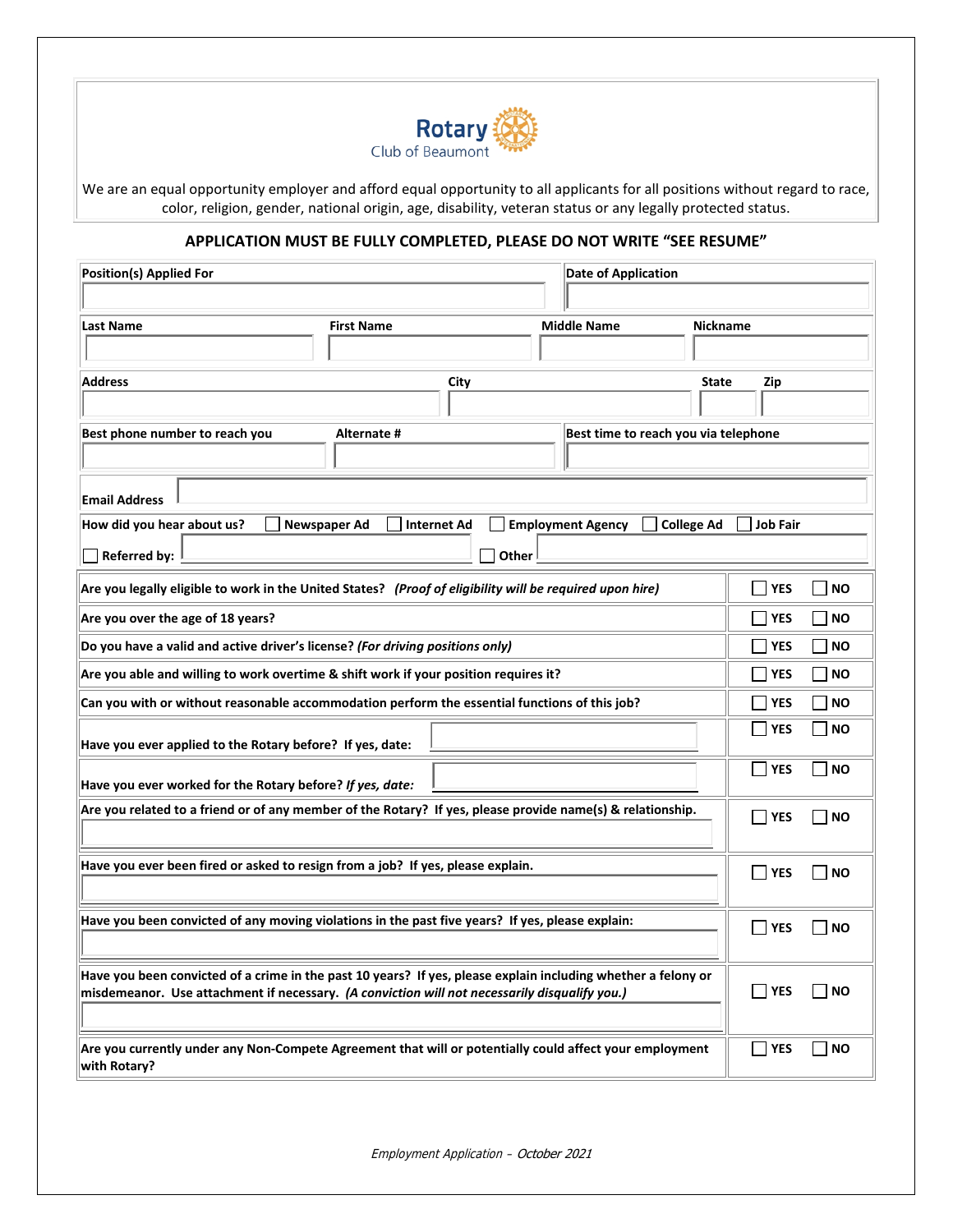| What rate of pay are you seeking? $\mathsf{S}$<br>per                 |  |  |  |  |  |
|-----------------------------------------------------------------------|--|--|--|--|--|
| How soon are you able to begin employment?                            |  |  |  |  |  |
| Please state any hours or days of week you are not available to work: |  |  |  |  |  |
|                                                                       |  |  |  |  |  |

#### **EDUCATION**

|                    | <b>Name &amp; Location</b><br>of School | <b>Course of Study</b><br>or Major | # of Yrs<br>Completed | Diploma or<br>Degree? |
|--------------------|-----------------------------------------|------------------------------------|-----------------------|-----------------------|
| <b>High School</b> |                                         |                                    |                       |                       |
| College            |                                         |                                    |                       |                       |
| Graduate           |                                         |                                    |                       |                       |
| Vocational         |                                         |                                    |                       |                       |

**List professional, trade, business or civic activities and offices held.** *(You may exclude memberships which would reveal race, color, religion, sex, sexual orientation, national origin, citizenship status, age, marital status, veteran status disability, or other legally protected status.)* 

| Please list any academic honors or scholarships: |  |
|--------------------------------------------------|--|
|--------------------------------------------------|--|

**Please list any foreign languages that you can speak, read or write and the level of proficiency of each:** 

**Describe any specialized training, apprenticeships, licenses or skills:** 

Have you served in any branch of the United States Military?  $\Box$  YES  $\Box$  NO

**Please list any military training or certifications that are relevant to the position for which you are applying.**

**Please list any other relevant information pertaining to your application for employment and/or your qualifications:**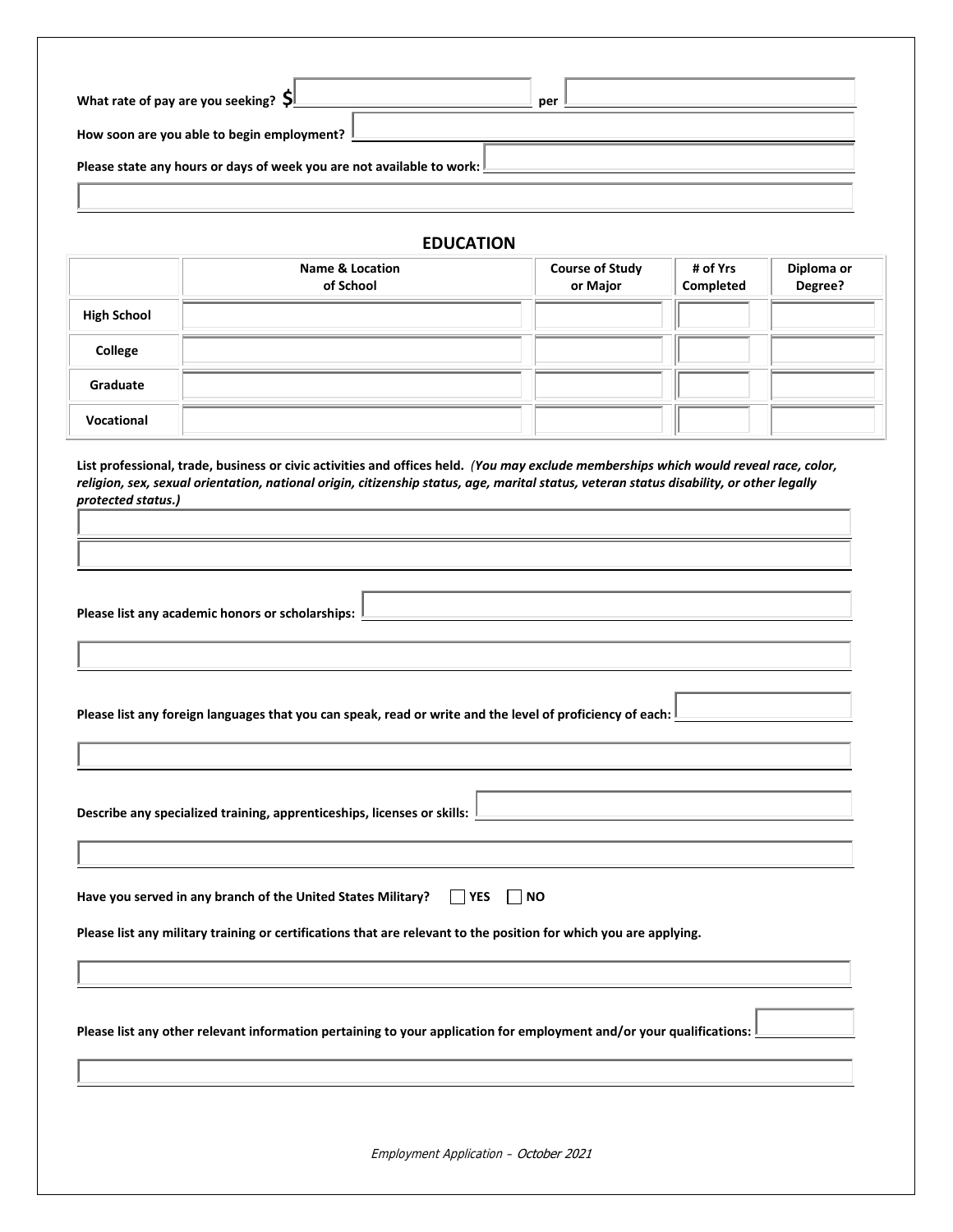#### **EMPLOYMENT HISTORY:** *Begin with current or most recent employer, please do not write "See Resume".* **May we contact your current employer? YES NO**

| 1. Employer Name                                    | <b>Employment Dates:</b><br>From | <b>Salary</b><br><b>Start</b> | Job Title          |  |
|-----------------------------------------------------|----------------------------------|-------------------------------|--------------------|--|
| <b>Address</b>                                      | To                               | End                           | Name of Supervisor |  |
|                                                     | Describe your duties:            |                               |                    |  |
| Phone:                                              |                                  |                               |                    |  |
| Reason for leaving and explanation                  |                                  |                               |                    |  |
| 2. Employer Name                                    | <b>Employment Dates:</b><br>From | <b>Salary</b><br><b>Start</b> | Job Title          |  |
| <b>Address</b>                                      | To                               | <b>End</b>                    | Name of Supervisor |  |
|                                                     | Describe your duties:            |                               |                    |  |
| Phone:                                              |                                  |                               |                    |  |
| Reason for leaving and explanation                  |                                  |                               |                    |  |
| 3. Employer Name                                    | <b>Employment Dates:</b><br>From | <b>Salary</b><br><b>Start</b> | Job Title          |  |
| <b>Address</b>                                      | To                               | <b>End</b>                    | Name of Supervisor |  |
|                                                     | Describe your duties:            |                               |                    |  |
| Phone:<br><b>Reason for leaving and explanation</b> |                                  |                               |                    |  |
|                                                     |                                  |                               |                    |  |
| 4. Employer Name                                    | <b>Employment Dates:</b><br>From | <b>Salary</b><br><b>Start</b> | Job Title          |  |
| <b>Address</b>                                      | To                               | <b>End</b>                    | Name of Supervisor |  |
|                                                     | Describe your duties:            |                               |                    |  |
| Phone:<br>Reason for leaving and explanation        |                                  |                               |                    |  |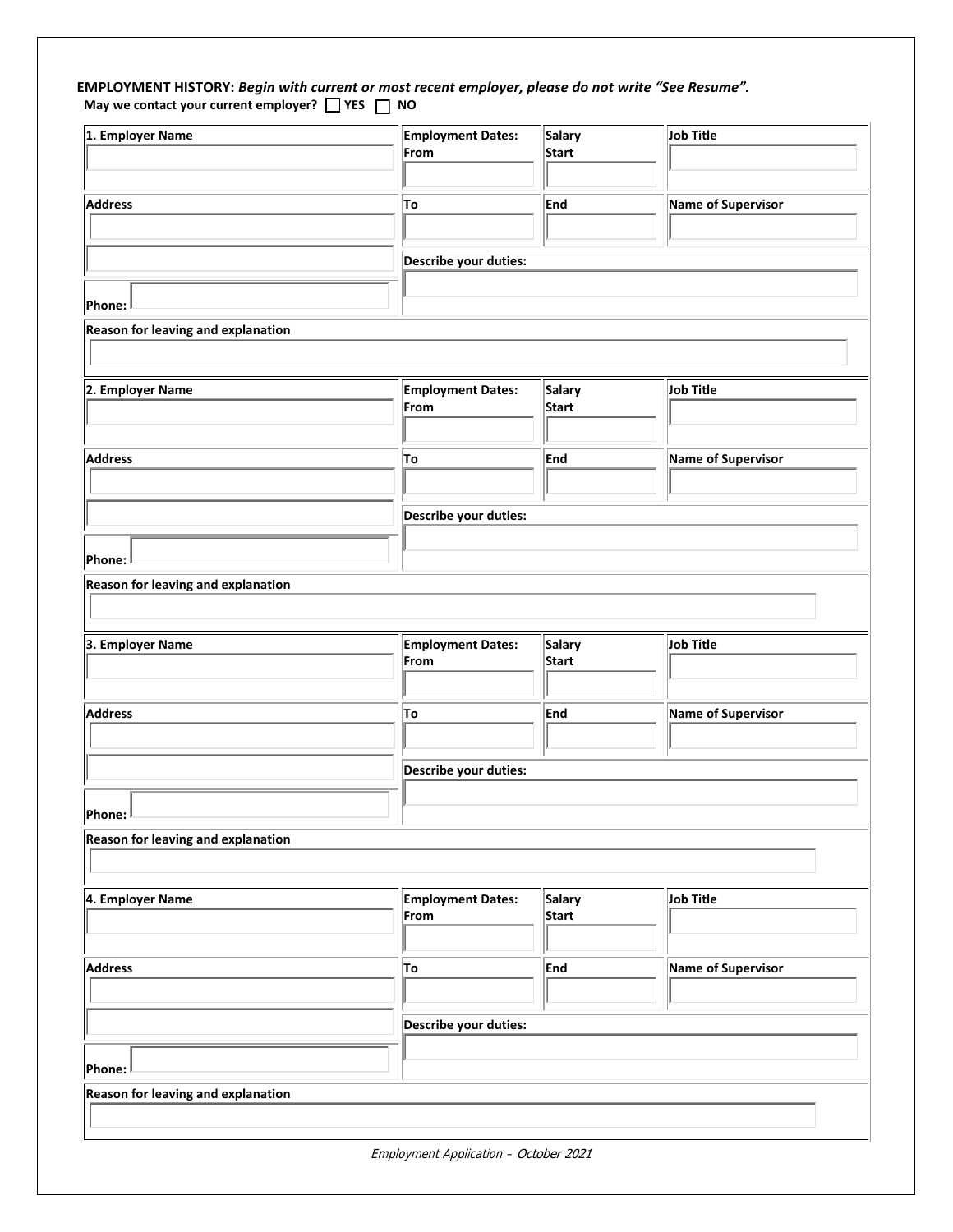| 5. Employer Name                          | <b>Employment Dates:</b><br>From | <b>Salary</b><br><b>Start</b> | Job Title          |  |  |
|-------------------------------------------|----------------------------------|-------------------------------|--------------------|--|--|
|                                           |                                  |                               |                    |  |  |
| <b>Address</b>                            |                                  |                               |                    |  |  |
|                                           | To                               | <b>End</b>                    | Name of Supervisor |  |  |
|                                           |                                  |                               |                    |  |  |
|                                           |                                  | Describe your duties:         |                    |  |  |
|                                           |                                  |                               |                    |  |  |
| Phone:                                    |                                  |                               |                    |  |  |
| Reason for leaving and explanation        |                                  |                               |                    |  |  |
|                                           |                                  |                               |                    |  |  |
| 6. Employer Name                          | <b>Employment Dates:</b>         | <b>Salary</b>                 | Job Title          |  |  |
|                                           | From                             | <b>Start</b>                  |                    |  |  |
|                                           |                                  |                               |                    |  |  |
| <b>Address</b>                            | To                               | <b>End</b>                    | Name of Supervisor |  |  |
|                                           |                                  |                               |                    |  |  |
|                                           | Describe your duties:            |                               |                    |  |  |
|                                           |                                  |                               |                    |  |  |
| Phone:                                    |                                  |                               |                    |  |  |
| Reason for leaving and explanation        |                                  |                               |                    |  |  |
|                                           |                                  |                               |                    |  |  |
| 7. Employer Name                          | <b>Employment Dates:</b>         | <b>Salary</b>                 | Job Title          |  |  |
|                                           | From                             | <b>Start</b>                  |                    |  |  |
|                                           |                                  |                               |                    |  |  |
| <b>Address</b>                            | To                               | End                           | Name of Supervisor |  |  |
|                                           |                                  |                               |                    |  |  |
|                                           | Describe your duties:            |                               |                    |  |  |
|                                           |                                  |                               |                    |  |  |
| Phone:                                    |                                  |                               |                    |  |  |
| <b>Reason for leaving and explanation</b> |                                  |                               |                    |  |  |
|                                           |                                  |                               |                    |  |  |
|                                           |                                  |                               |                    |  |  |

#### **REFERENCES: Please provide the names and contact information of those who can provide professional references regarding your work. Please do not list friends or relatives.**

| Name | <b>Phone Number</b> | Relationship/Occupation | Years<br>Known |
|------|---------------------|-------------------------|----------------|
|      |                     |                         |                |
|      |                     |                         |                |
|      |                     |                         |                |